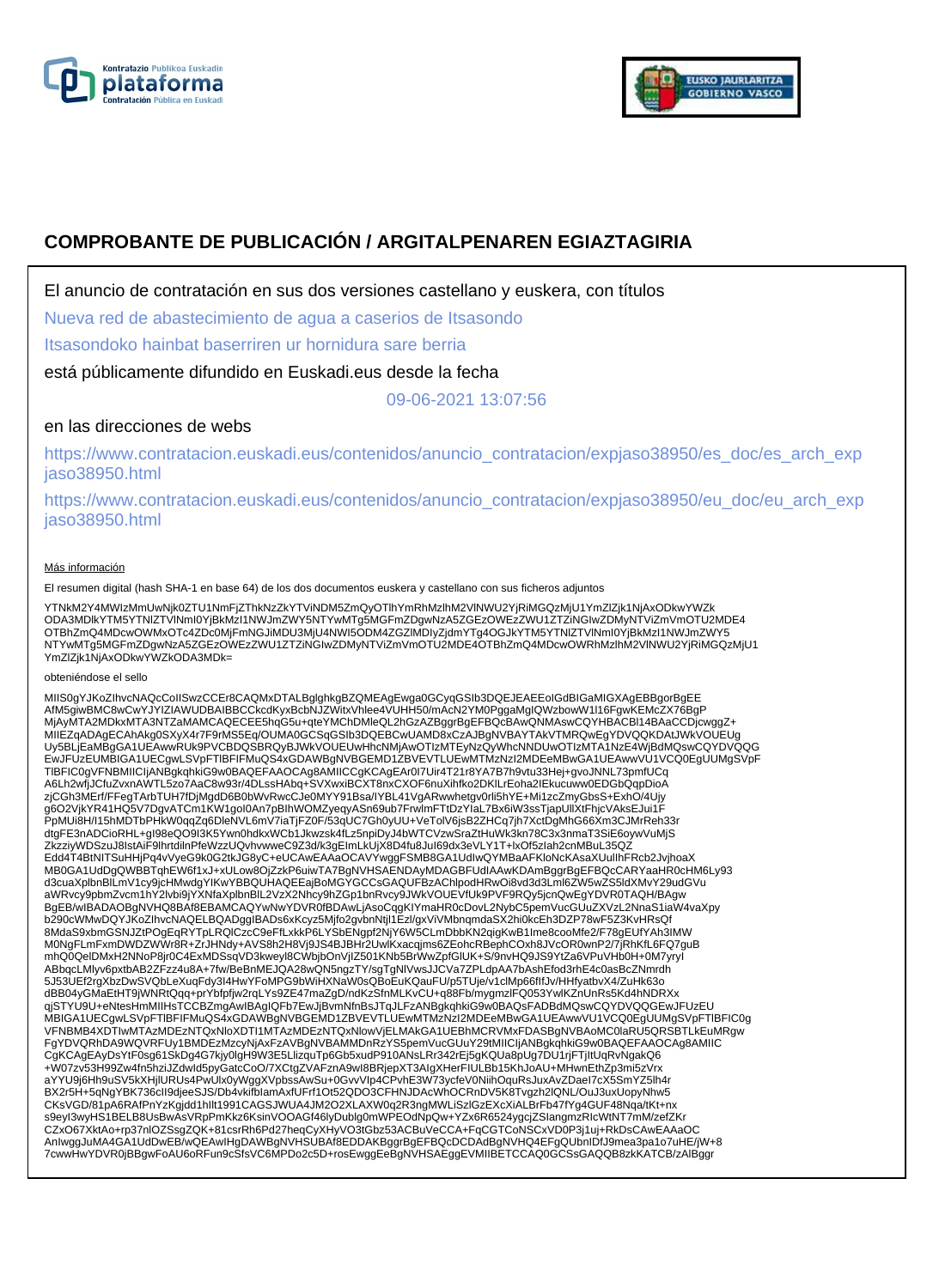



BgEFBQcCARYZaHR0cDovL3d3dy5pemVucGUuZXVzL2NwczCB1QYIKwYBBQUHAgIwgcgMgcVLb250c3VsdGEgd3d3Lml6ZW5wZS5I<br>dXMtZW4gYmFsZGludHphayBldGEga29uZGl6aW9hayB6aXVydGFnaXJpYW4gZmlkYXR1IGVkbyBlcmFiaWxplGF1cnJldGlrlC0g Q29uc3VsdGUgZW4gd3d3Lml6ZW5wZS5ldXMgbG9zIHTDqXJtaW5vcyB5lGNvbmRpY2lvbmVzIGFudGVzIGRIIHV0aWxpemFyIG8g Y29uZmlhciBlbiBlbCBjZXJ0aWZpY2FkbzAyBggrBgEFBQcBCwQmMCQwlgYlKwYBBQUHMAOGFmh0dHA6Ly90c2EuaXplbnBlLmV1 cy8wdAYIKwYBBQUHAQEEaDBmMGQGCCsGAQUFBzAChlhodHRwOi8vd3d3Lml6ZW5wZS5ldXMvY29udGVuaWRvcy9pbmZvcm1hY2lv bi9jYXNfaXplbnBlL2VzX2Nhcy9hZGp1bnRvcy9TVUJDQV9RQ19UU0EuY3J0MDgGA1UdHwQxMC8wLaAroCmGJ2h0dHA6Ly9jcmwu aXplbnBlLmV1cy9jZ2ktYmluL2l6ZW5wZVRTQTANBgkqhkiG9w0BAQsFAAOCAgEAVXSws6SSgh31G1kYgZYYmdCbhDWA/EDoyl5j IT8xJVVLndVldjI2wqC3xcYgAArgQK8H84U9RKJUHsq2x66fplAV2vMRoepqAc2S9zGcaXhkew5mNgXQF1pWqVadnuSazUiDAZdJ mNnPaefVnlj/gY04c/yxHcVf7IOTnhtMxTayFrlpmN/3x2BUc05UIWmAPw+W+6A1NYBbyuQOt5OpvRU/bOmv+fG3ed/8fdcrSOTB The CONTROL OF CONTROL CONTROL CONTROL CONTROL CONTROL CONTROL CONTROL CONTROL CONTROL CONTROL CONTROL CONTROL<br>JSA2enu9XeDTs5E9O8TtiZ/2Wk5fPzLwUphDLOyKMKIkntcvuz+EmiD2ZtOySnB+IWFBw2kANJELpgcOJrBQnyMJ9cqFTA9F91y UM6Dv3dNAFfPCnA/KF3Oa/4+e2PjTtwOTTEbPGFwDPtz+sHBm3RhW1LFGn4+eOmlyhg+iC7x32EmWT2Xb0Qa0wmGfyYJFtfFdgo5<br>EK4VVEytGi+tJPfnLA5uEjGbTovo/Zhc12/2d5nW1KqPfueCLxU9OKZ/8Ua7WehazRtm75h0iowGB5I5z5vwtqbv6n4UN0W4/XZf repKSTeGMiuZICvMDoc01LqX5OVC0LUrwqJRpKvCf6Z+2wa2YpYaC+k3xsnjkThON6Hdx1wsolPpAt+4BqCuftiYANnzfV2weNbe 6pWl/q7tGaqv3a0tmfTZ849stJbxsQDqAZcXNHbHR3ztMj4xggO+MIIDugIBATBxMF0xCzAJBgNVBAYTAkVTMRQwEgYDVQQKDAtJ WKVOUEUgUy5BLJEYMBYGA1UEYQwPVkFURVMtQTAxMzM3MjYwMR4wHAYDVQQDDBVTVUJDQSBRQyBJWKVOUEUgLSBUU0ECEBW+xMCY wb5jX5wbCU6iSxcwCwYJYIZIAWUDBAIBoIIBIDAaBgkqhkiG9w0BCQMxDQYLKoZIhvcNAQkQAQQwHAYJKoZIhvcNAQkFMQ8XDTlx wojkowodowodowany in zakonowanionalne na powstanowany w przez miestopania w przez wielka powstanowany w przez<br>MDYwOTExMDc1NlowLwYJKoZlhvcNAQkEMSIEIEifmlFWSOmaxaDG49tkyYFaceAucAgWLqNqCib1rg1WMIGyBgsqhkiG9w0BCRAC<br>LzGBojCBnzC BAoMC0laRU5QRSBTLkEuMRgwFgYDVQRhDA9WQVRFUy1BMDEzMzcyNjAxHjAcBgNVBAMMFVNVQkNBIFFDIElaRU5QRSAtIFRTQQIQ Fb7EwJjBvmNfnBsJTqJLFzANBgkqnkiG9w0BAQEFAASCAgAJKkHUuEftfaZmN5iWWgIjLH00XFb0s9VWi4Zz2AEULW3HyFJSIiwC jQu+bKjnAawEEkO6qG6FuZlH9QmpJeooBytR5Whl/4zDE8fhAQV5BnWmp2fNpcnkNl5p/nDTpW04FaYGqxTm8GWwl11N9LtOGCNK xfmnPTCsnKMYxbQ2LTSVTFzMLq+BaoYRuP9dcnAhy8qZt5eXkVAxL2GewMW3PKStrHebdcqlbEloFzPDuuFRWXsGskhFLmGYV1e/ moaXfcwUp3xfEti6GNiOZhWMlOdz4dw0jD7vBQxB9WEiwZaZyvq9C6kViTlxDvxBwpEVbmZNwQgYnmdeyYf9QFasRmfYB2audaFJ qH6pFdP1oiHQ/he+QzTiWbCHuK8JLP1OcP0QR/OdXrBqo+e/sblUGPFelMS1ABDy315MAsxhbdTYX6FFoPidA/BCZmlZ6uc+v6Vj чпортаг топпалле+аг пуюслагоды. гослодклоомарара-изионог тешко нарузтолимаялын т логтопальносиписовствую у пос<br>2mCmvHoAz9qE5xsdUsDb0Aa6C36ohG2/iQwtun7Q+CGyytQLP1RzEWUhtzbwmblmyBuFfHEs+2kvLUnVHcxfefDtZhXnj6dcPh5v<br>huA0yIDE

Kontratuaren iragarkia, gaztelaniaz eta eskaraz, izenburuekin Nueva red de abastecimiento de agua a caserios de Itsasondo Itsasondoko hainbat baserriren ur hornidura sare berria Euskadi.eus webgunean argitaratzen da data honetatik

2021-06-09 13:07:56

## web hauen helbideetan

https://www.contratacion.euskadi.eus/contenidos/anuncio\_contratacion/expjaso38950/es\_doc/es\_arch\_exp jaso38950.html

https://www.contratacion.euskadi.eus/contenidos/anuncio\_contratacion/expjaso38950/eu\_doc/eu\_arch\_exp iaso38950.html

#### Informazio gehiago

Bi dokumentuen (euskara eta gaztelania) laburpen digitala (hash SHA-1, 64 oinarriarekin), erantsitako fitxategiekin

YTNkM2Y4MWIzMmUwNik0ZTU1NmFiZThkNzZkYTViNDM5ZmQyOTlhYmRhMzlhM2VINWU2YjRiMGQzMjU1YmZlZjk1NjAxODkwYWZk NTYwMTg5MGFmZDgwNzA5ZGEzOWEzZWU1ZTZiNGIwZDMyNTViZmVmOTU2MDE4OTBhZmQ4MDcwOWRhMzlhM2VINWU2YjRiMGQzMjU1 YmZlZjk1NjAxODkwYWZkODA3MDk=

denboran digitalki zigilatu zuena

zigilua lortzen

MIIS0gYJKoZIhvcNAQcCoIISwzCCEr8CAQMxDTALBgIghkgBZQMEAgEwga0GCyqGSIb3DQEJEAEEoIGdBIGaMIGXAgEBBgorBgEE AfM5giwBMC8wCwYJYIZIAWUDBAIBBCCkcdKyxBcbNJZWitxVhlee4VUHH50/mAcN2YM0PggaMgIQWzbowW1I16FgwKEMcZX76BgF MjAyMTA2MDkxMTA3NTZaMAMCAQECEE5hqG5u+qteYMChDMleQL2hGzAZBggrBgEFBQcBAwQNMAswCQYHBACBI14BAaCCDjcwggZ+ MIIEZqADAgECAhAkg0SXyX4r7F9rMS5Eq/OUMA0GCSqGSIb3DQEBCwUAMD8xCzAJBgNVBAYTAkVTMRQwEgYDVQQKDAtJWkVOUEUg<br>Uy5BLjEaMBgGA1UEAwwRUk9PVCBDQSBRQyBJWkVOUEUwHhcNMjAwOTIzMTEyNzQyWhcNNDUwOTIzMTA1NzE4WjBdMQswCQYDVQQG EwJFUzEUMBIGA1UECgwLSVpFTIBFIFMuQS4xGDAWBgNVBGEMD1ZBVEVTLUEwMTMzNzI2MDEeMBwGA1UEAwwVU1VCQ0EgUUMgSVpF